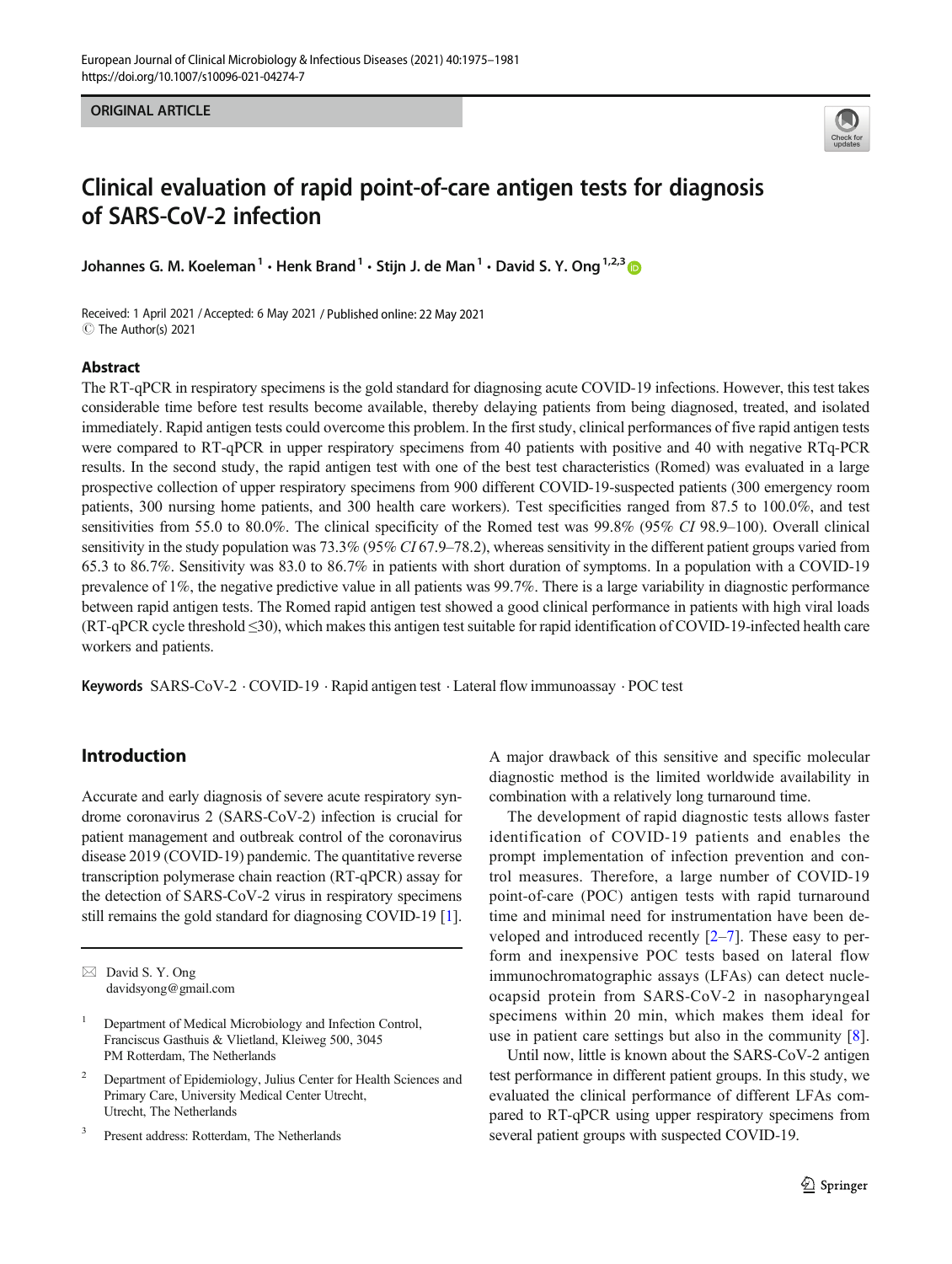# Materials and methods

#### Study design

For both studies described here, a prospective collection of upper respiratory specimens sent to the microbiology laboratory was used. In the periods from October 6 to October 12 (study 1) and October 24 to November 15, 2020 (study 2), samples were obtained from different COVID-19-suspected emergency room patients (ERP), nursing home patients (NHP), and health care workers (HCW) with acute onset of one or more respiratory symptoms (cough, sore throat, dyspnea, coryza, anosmia, ageusia) with or without fever. During the 19-day study period, the mean proportion of newly confirmed RT-qPCR-positive COVID-19 cases per day was 23%. The study was conducted in a teaching hospital (Franciscus Gasthuis & Vlietland, Rotterdam, the Netherlands).

#### Sample collection and storage

Patients and HCW with suspected COVID-19 infection were sampled by one combined throat nasopharyngeal swab. After this, swabs were placed in 3 ml virus transport medium (VTM) and stored at 4°C until sample preparation after which positive samples were stored at −20°C. All specimens were examined for SARS-CoV-2 viral RNA by routine RT-qPCR on the day of collection and for antigen detection by three of five LFAs within 72 h and by two LFAs 1 month after collection.

#### Study 1 (Comparison of five rapid antigen tests)

The first study involved a comparison of five different COVID-19 rapid antigen tests for the detection of SARS-CoV-2 viral antigens. From October 6 to October 12, 2020, consecutive patient samples were included for a total of 40 RT-qPCR-negative and 40 RT-qPCR-positive samples with a proportional number of PCR-positive samples divided into different cycle threshold  $(C_T)$  categories  $(C_T < 20, C_T 20-30)$ and  $C_T$  > 30). In the first part, three LFAs available at that time were evaluated: Certest SARS-CoV-2 (Certest Biotec S.L., Spain), Roche SARS-CoV-2 Rapid Antigen Test (Roche, Switzerland), and Romed Coronavirus Ag Rapid Test (Romed, The Netherlands). In the second part, the Romed Coronavirus Ag Rapid Test and two WHO-recommended LFAs, i.e., BD Veritor SARS-CoV-2 point-of-care test (Becton, Dickinson and Company, USA) and Panbio™ COVID-19 Antigen rapid test (Abbott, USA), were evaluated with 40 RT-qPCR-positive samples: 35 samples that were stored at −20°C from the first part, completed with five additional RT-qPCR-positive samples with corresponding  $C_T$ values of the missing samples. The BD Veritor and Panbio™ LFAs were not available initially and were therefore added in the separate second comparison at a later moment.

#### Study 2 (Romed-RT-qPCR comparison)

In the second prospective study, the clinical performance of the Romed LFA was compared to RT-qPCR in an extended cohort of patients and HCW of which consecutive samples were included between October 24 and November 15, 2020. During the inclusion, patient categories (ERP, NHP, or HCW) and PCR results (positive and negative) were recorded. Inclusion of new samples in a particular patient category was stopped after a predefined number of 300 PCR-positive and 600 PCR-negative samples had been included divided among the three defined patient groups.

#### Detection of viral RNA by direct RT-qPCR methods

Samples from NHP and HCW were tested on two different RT-qPCR methods by either a validated in-house RT-qPCR assay or on the ELITe InGenius® (Elitech, France) platform [[9\]](#page-6-0). Samples from ERP were tested with the GeneXpert Xpress SARS-CoV-2 PCR assay (Cepheid Inc., Sunnyvale, USA) according to the instructions of the manufacturer.

#### Detection of SARS-CoV-2 viral antigen by LFAs

For antigen extraction, 350 μl of VTM was added to 300 μl of each respective extraction buffer and mixed for 10 s. Subsequently, a number of drops of the mixture were added to the sample port of the antigen assay according to the instructions of the manufacturer. The result was read visually after 15 min whereby any shade of color in the test line region was considered positive. All tests were independently assessed by two investigators who were blinded to all other test results, and in case of discrepancy, an additional assessment was performed by a third investigator.

#### Ethical statement

The Institutional Review Board waived the need for informed consent because tests were performed on samples that had been required for routine microbiological investigation (IRB protocol number 2020-109). Also according to hospital procedure, all patients were informed about the possibility of an opt-out if they had objections against the use of leftover material for research to improve or validate diagnostic testing procedures. The study was performed in accordance with Helsinki Declaration as revised in 2013.

## Data collection and statistical analysis

The primary outcome measures for both studies were clinical specificity and clinical sensitivity in relation to different  $C_T$  values of the RT-qPCR. For the second study, positive predictive value (PPV) and negative predictive value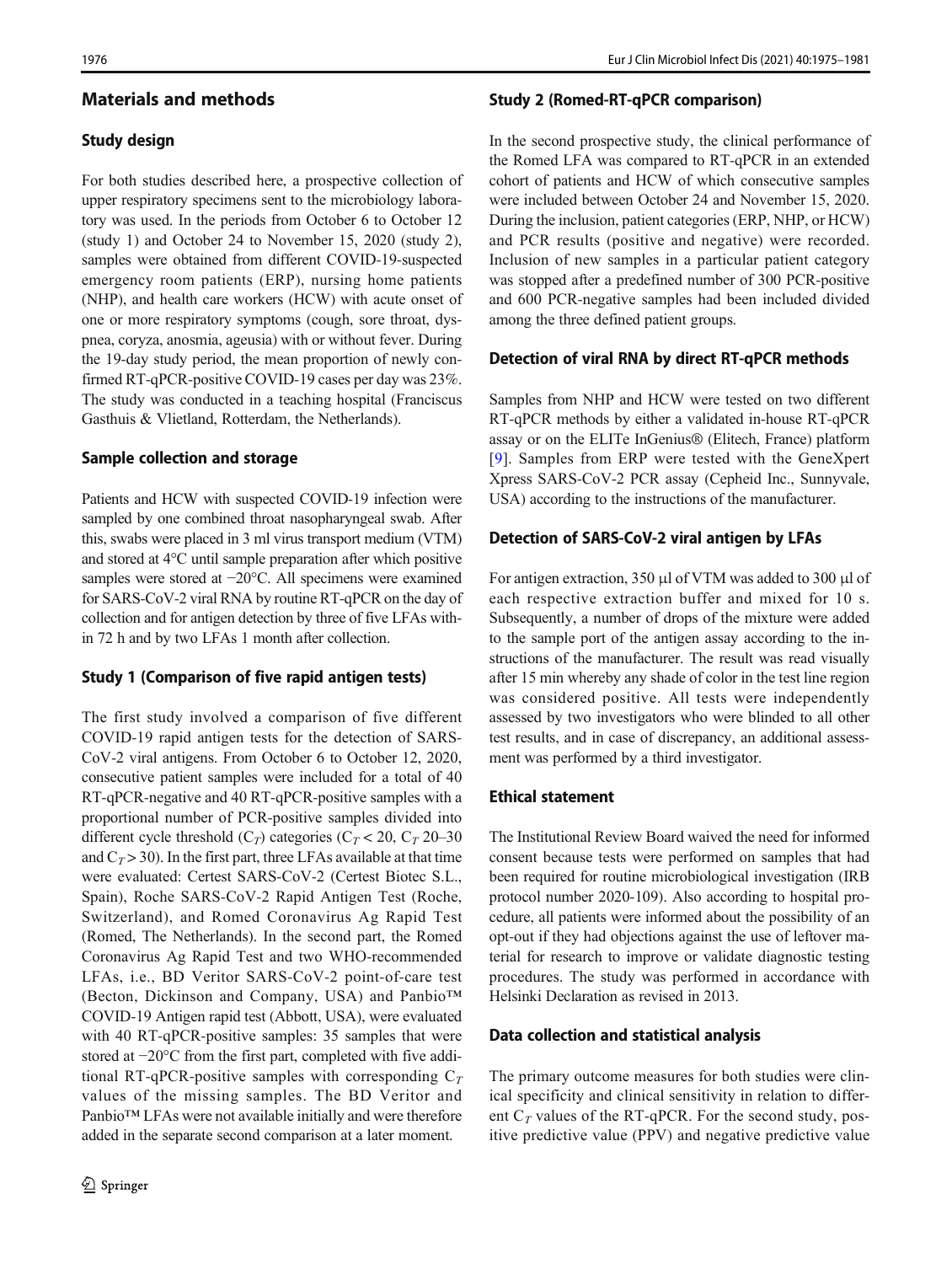(NPV) were also calculated as secondary outcomes in order to develop a diagnostic algorithm in different patient groups. All data were analyzed using Microsoft Excel, GraphPad Prism version 8, and R version 3.3.2 (R Foundation for Statistical Computing). Groups were compared by using Mann-Whitney U test for continuous variables and chi-square test or Fisher's exact test for categorical variables as appropriate. Values of p that were < 0.05 were considered to be statistically significant.

# **Results**

#### Study 1 (Comparison of five rapid antigen tests)

In part one of this study, three COVID-19 rapid antigen tests were compared to RT-qPCR in 80 selected specimens of which 40 were RT-qPCR negative and 40 were positive with different viral loads. The performance of the LFAs varied greatly as shown in Table 1, with an overall sensitivity ranging from 55.0% (95% confidence interval (CI) 38.7–70.4) (Certest) to 72.5% (95% CI 55.9–84.9) (Romed). In specimens with a high viral load ( $C_T$  30 or lower), sensitivity of all the assays increased. The specificity was 87.5% or higher for all LFAs, and the Romed test showed 100% specificity.

Clinical sensitivity of the BD Veritor and the Panbio™ LFAs was 77.5% (95% CI 61.1–88.6) and 70.0% (95% CI 53.3–82.9), respectively. In order to compare the clinical sensitivity of all the LFAs tested, the Romed antigen test was also performed with these samples. The sensitivity of the Romed in the second comparison increased to 80.0% (95% CI 63.8–90.4) indicating that storage of the samples did not affect LFA results and thus allows a sensitivity comparison of all LFAs tested. From all the five LFAs tested, the Romed LFA showed the highest clinical sensitivity. Based on these results, we decided to continue with the Romed antigen test in the second study as it had one of the best test characteristics.

#### Study 2 (Romed-RT-qPCR comparison)

A total of 900 throat nasopharyngeal swabs (300 in each patient category: ERP, NHP, and HCW) were prospectively selected. This resulted in 300 (33.3%) samples that were tested positive for SARS-CoV-2 by RT-qPCR. Compared to RTqPCR, the clinical specificity of the Romed test was 99.8% (95% CI 98.9–100) (Table [2\)](#page-3-0). Only one false-positive LFA result was found in a swab from an HCW. Discrepancies in test results between different investigators were seen in only 7 of the 900 (0.8%) antigen tests performed. Overall clinical sensitivity in the study population was 73.3% (95% CI 67.9–78.2). Sensitivity in the different groups varied from 65.3% (95% CI 57.1–72.8) for ERP, 76.0% (95% CI 64.5– 84.8) for NHP to 86.7% (95% CI 76.4–93.1) for HCW. PPV for all patients were 81.6% (95% CI 38.5–96.9) and 99.3% (95% CI 95.4–99.9) at a prevalence of 1% and 25%, respectively. In contrast, the NPV for the ERP, NHP, and HCW in a population prevalence of 1% was at least 99.7%, whereas at a population prevalence of 25%, these were 89.6% (95% CI 87.4–91.5), 92.6% (95% CI 89.3–94.9), and 95.7% (95% CI 92.6–97.6), respectively.

The median  $C_T$  value for E gene of all 300 RT-qPCRpositive patients was 25 (interquartile range (IQR) 21–29). The median  $C_T$  E gene value of LFA-positive patients was 23 ( $IQR$  19–25) compared to 32 ( $IQR$  29-34) of LFA-

| Assay                     | First part <sup>a</sup> |                     |                     | Second part <sup>b</sup> |                     |                     |
|---------------------------|-------------------------|---------------------|---------------------|--------------------------|---------------------|---------------------|
|                           | Romed                   | Roche               | Certest             | Romed                    | Panbio              | <b>BD</b> Veritor   |
| Specificity $% (95\% CI)$ | $100(89.0-100)$         | $87.5(72.4 - 95.3)$ | $97.5(85.3 - 99.9)$ | ND                       | ND                  | ND                  |
| Sensitivity % (95% CI)    |                         |                     |                     |                          |                     |                     |
| Overall                   | $72.5(55.9 - 84.9)$     | $62.5(45.8-76.8)$   | $55.0(38.7-70.4)$   | $80.0(63.8-90.4)$        | $70.0(53.3 - 82.9)$ | $77.5(61.1 - 88.6)$ |
| $C_T < 30$                | $93.3(76.5-98.8)$       | 83.3 (64.5–93.7)    | $73.3(53.8 - 87.0)$ | $96.7(80.9-99.8)$        | $86.7(68.4 - 95.6)$ | 93.3 (76.5–98.8)    |
| $C_T < 20$                | $100(65.5-100)$         | $100(65.5-100)$     | $100(65.5-100)$     | $100(65.5-100)$          | $100(65.5-100)$     | $100(65.5-100)$     |
| True positives            | 29                      | 25                  | 22                  | 32                       | 28                  | 31                  |
| False positives           | $\mathbf{0}$            | 5                   |                     |                          |                     |                     |
| False negatives           | 11                      | 15                  | 18                  | 8                        | 12                  | 9                   |
| True negatives            | 40                      | 35                  | 39                  |                          |                     |                     |

Table 1 Performance characteristics of five COVID-19 rapid antigen tests on throat and nasopharyngeal samples compared to RT-qPCR

<sup>a</sup> Assays were tested with 40 RT-qPCR-positive and 40 RT-qPCR-negative samples

<sup>b</sup> Assays were tested with 35 RT-qPCR-positive samples from part one supplemented with 5 other RT-qPCR-positive samples. Specificity, sensitivity, PPV, and NPV are reported with 95% CI

CI confidence interval, ND not determined,  $C_T$  cycle threshold, PPV positive predictive value, NPV negative predictive value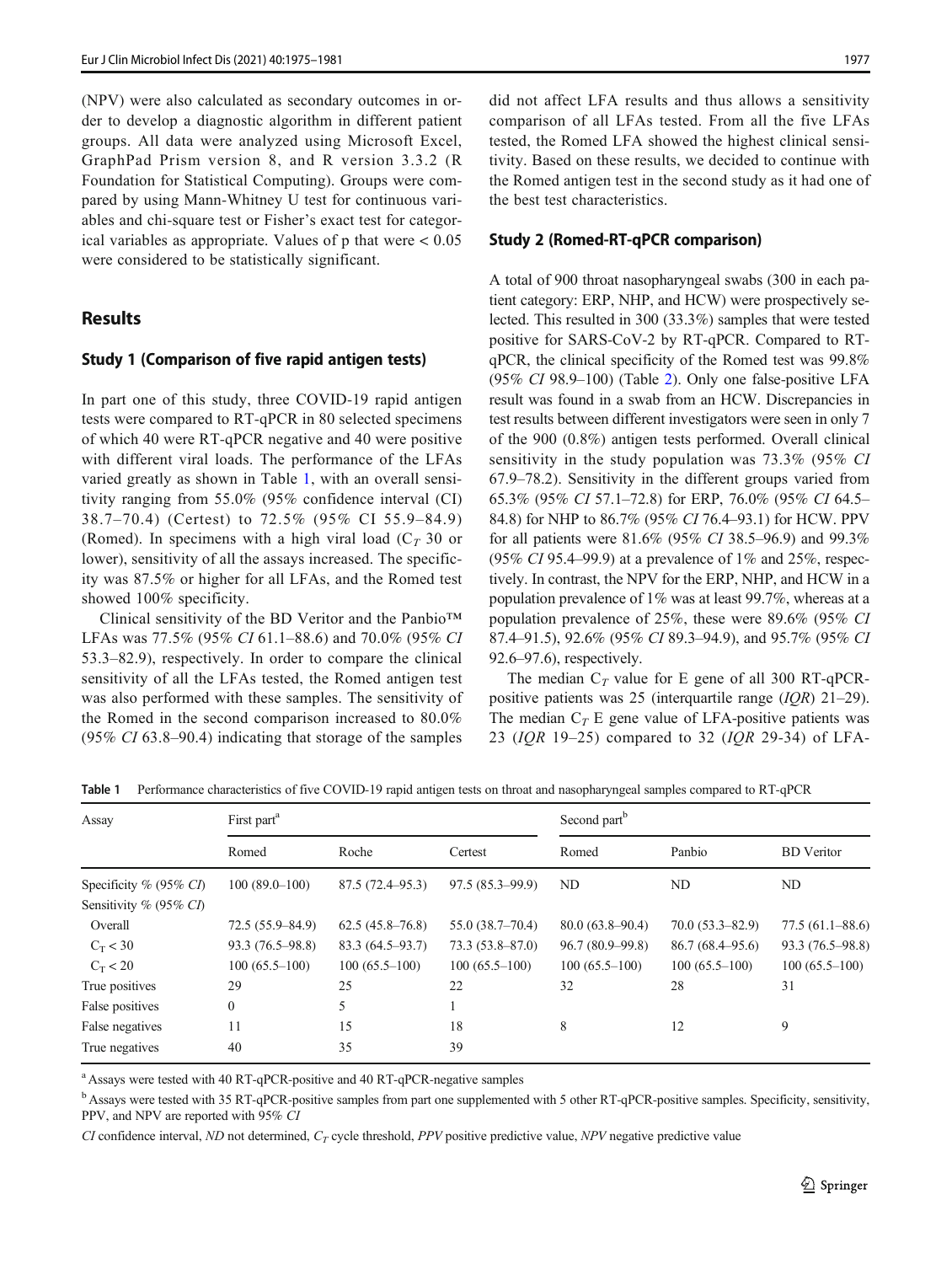| Patients                 | Emergency room patients | Nursing home residents | Health care workers | All patients        |
|--------------------------|-------------------------|------------------------|---------------------|---------------------|
| RT-qPCR-negative samples | 150                     | 225                    | 225                 | 600                 |
| RT-qPCR-positive samples | 150                     | 75                     | 75                  | 300                 |
| Specificity (95% CI)     | $100(96.9-100)$         | $100(97.9-100)$        | $99.6(97.2 - 100)$  | $99.8(98.9-100)$    |
| Sensitivity (95% CI)     |                         |                        |                     |                     |
| Overall                  | $65.3(57.1-72.8)$       | $76.0(64.5 - 84.8)$    | 86.7(76.4–93.1)     | 73.3 (67.9–78.2)    |
| $C_T < 30$               | $90.6(82.9-95.1)$       | $85.1(73.8-92.2)$      | $92.6(83.0-97.3)$   | 89.6 (84.9-93.0)    |
| $C_T < 20$               | $100(84.0-100)$         | $100(82.2 - 100)$      | $100(79.1-100)$     | $100(99.3-100)$     |
| PPV (95% CI)             |                         |                        |                     |                     |
| Prevalence 1%            | 100(N.A.)               | 100(N.A.)              | $66.3(22.8-93.3)$   | $81.6(38.5 - 96.9)$ |
| Prevalence 10%           | 100(N.A.)               | 100(N.A.)              | 95.6 (75.4–99.4)    | 98.0 (87.3–99.7)    |
| Prevalence 25%           | 100(N.A.)               | 100(N.A.)              | 98.5 (90.2–99.8)    | 99.3 (95.4-99.9)    |
| Prevalence 50%           | 100(N.A.)               | 100(N.A.)              | 99.5 (96.5-99.9)    | 99.8 (98.4–100)     |
| NPV (95% CI)             |                         |                        |                     |                     |
| Prevalence 1%            | 99.7 (99.6–99.7)        | 99.8 (99.6–99.8)       | 99.9 (99.8-99.9)    | 99.7 (99.7-99.9)    |
| Prevalence 10%           | $96.3(95.4 - 97.0)$     | $97.4(96.2 - 98.3)$    | 98.5 (97.4–99.2)    | 97.1 (96.5-97.6)    |
| Prevalence 25%           | $89.6(87.4 - 91.5)$     | $92.6(89.3 - 94.9)$    | $95.7(92.6 - 97.6)$ | $91.8(90.3 - 93.1)$ |
| Prevalence 50%           | $74.3(69.8 - 78.2)$     | $80.7(73.6 - 86.2)$    | 88.2 (89.6–95.7)    | 78.9 (75.6-81.9)    |

<span id="page-3-0"></span>Table 2 Results of Romed COVID-19 antigen test compared to RT-qPCR on 900 throat nasopharyngeal samples

Specificity, sensitivity, PPV, and NPV are reported with 95% CI. The PPV was calculated for 4 scenarios: 1% and 10% prevalence in a general population and 25 and 50% prevalence in a high-risk population

 $CI$  confidence interval,  $C_T$  cycle threshold, N.A. not applicable

negative patients ( $p < 0.01$ ), and  $C_T$  values were also statistically significantly different between LFA-positive and LFAnegative cases in each subgroup (all  $p < 0.01$ ) (Fig. 1). In the group of ERP, the sensitivity of the antigen test on RT-qPCRpositive samples with a  $C_T$  value lower than 30 was 90.6%



Fig. 1 Correlations of cycle threshold  $(C_T)$  values of RT-qPCR E gene and the LFA rapid antigen results of throat nasopharyngeal samples with positive and negative results from 225 health care workers (HCW), 150 emergency room patients (ERP), and 225 nursing home residents (NHP). The median  $C<sub>T</sub>$  values and interquartile range are shown in red

(95% CI 82.9–95.1). Clinical sensitivity of 100% was found in all patient categories with  $C_T$  values below 20 which corresponds with high viral loads.

The LFA results in ERP and HCW in this study showed a high sensitivity in samples obtained during the first week of symptoms. This was seen in HCW of whom the majority was tested within the first week after symptom onset and a clinical sensitivity of 86.7% was found. For ERP with symptoms less than 7 days and 7 days or more since onset, the sensitivity was 83.0% (95% CI 69.7–91.5) and 56.2% (95% CI 45.3–66.5) (p  $< 0.01$ ), respectively, with significant lower C<sub>T</sub> values in the first group  $(p < 0.01)$  (Fig. [2\)](#page-4-0). Also, in this group, falsenegative LFA results were only seen in RT-qPCR-positive samples with high  $C_T$  values (Fig. [3](#page-4-0)).

# **Discussion**

In this study, comparison of five different LFAs performed on patients suspected for COVID-19 showed a very high specificity and a moderate to high sensitivity ranging from 55 to 80%. Awareness of the lack of sensitivity in rapid antigen tests is important especially considering the criteria established by the European Centre for Disease Prevention and Control and the World Health Organization [\[10](#page-6-0)]. Sensitivities of these LFAs increased above 90% when considering specimens with  $C_T$  values below 30 (i.e., higher viral loads), for the two best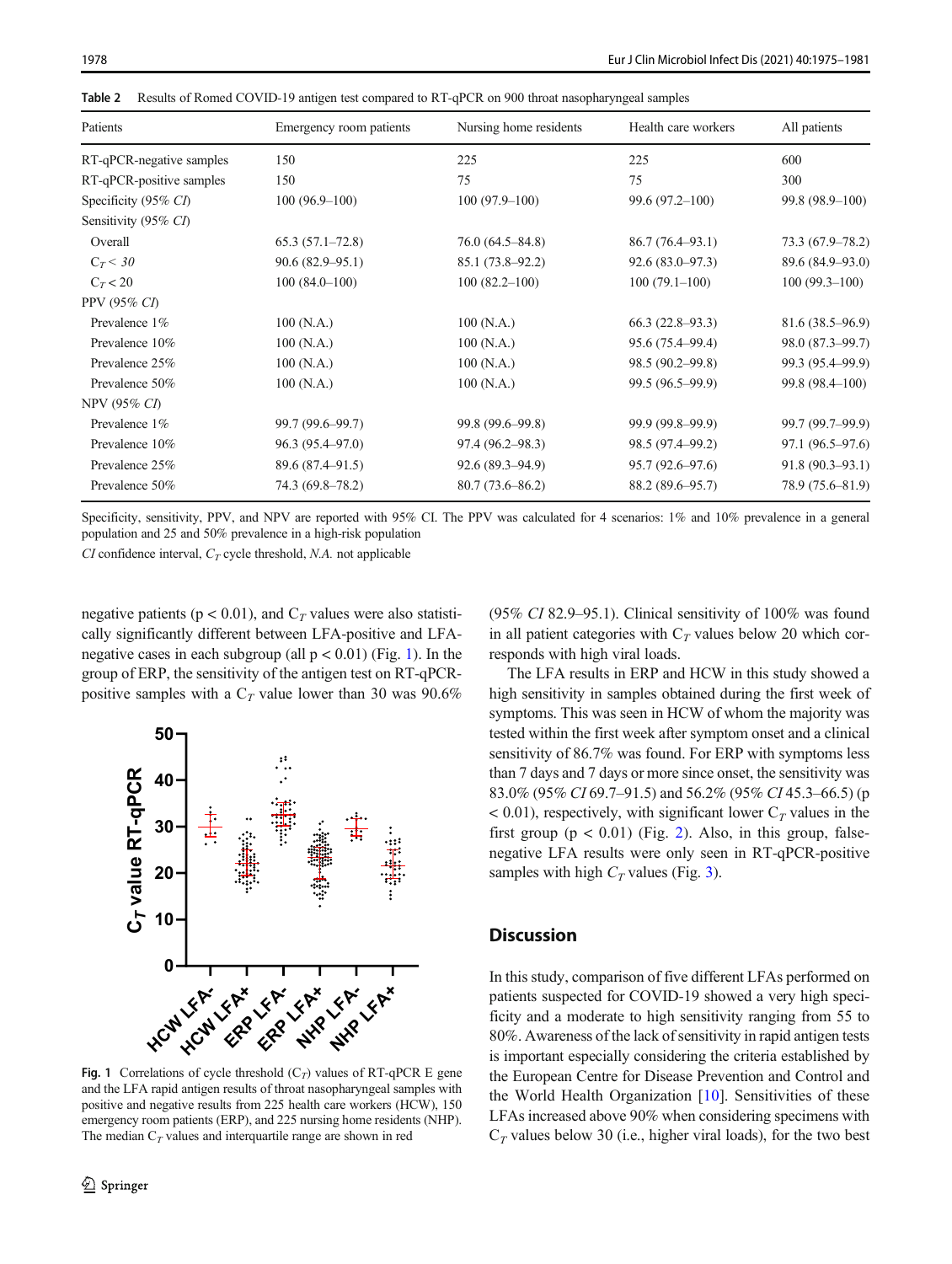<span id="page-4-0"></span>

and duration of symptoms in 150 emergency room patients (ERP). The median  $C_T$  values and interquartile range are shown in red

performing antigen tests. Compared to RT-qPCR, samples from the upper respiratory tract (nasal or nasopharyngeal swabs) have shown a highly variable sensitivity, ranging from 0 to 94% but with a high reported specificity (i.e., more than 97%) [\[7](#page-6-0)]. Another recent study showed differences in sensitivity of commercially available rapid antigen LFAs, which correlates with the ability to detect infectious COVID-19 patients [\[11](#page-6-0)]. In our study, we also observed a wide variation in the sensitivity of the five LFAs tested with a high sensitivity found for the Romed antigen test.

Fig. 3 Association between LFA results (Romed),  $C_T$  values of RTqPCR-positive throat nasopharyngeal samples, and duration of symptoms in patients presenting to the emergency department

In our second study, the clinical performance of the Romed LFA antigen test was evaluated in 900 patients showing an overall specificity and sensitivity of 99.8% and 73.3% respectively, compared to RT-qPCR. This is the first study in which the clinical performance of the Romed LFA in a large proportion of samples collected from different patients has been evaluated. Our study shows that the sensitivity of this LFA test was moderate in patients suspected for COVID-19 presenting to the hospital, but increased in patients with symptoms for less than a week and also in HCW with short duration of symptoms. This is in accordance with the higher sensitivity found in samples with a low  $C_T$  value corresponding to infected patients with a high viral load. Recently, two other reports have evaluated the performance of a rapid antigen test for COVID-19 community screening in individuals with COVID-19-like symptoms [\[12,](#page-6-0) [13](#page-6-0)]. In these studies, specificities of 100% were found whereas sensitivities of two studies with the Panbio<sup>™</sup> test were 72.6% and 81.0%, and of the one with the BD Veritor 80.7%. Another study in 150 emergency room patients and 105 from primary health care centers sampled during the first week of symptoms showed a Panbio™ sensitivity of 73% [\[14](#page-6-0)]. These results are comparable with the sensitivities in HCW (86.7%) and NHP (76.0%) found in our study both reflecting individuals and patients with a recent COVID-19 infection. The majority of false-negative results were found in samples with high  $C<sub>T</sub>$  levels corresponding with low viral loads and longer durations of symptoms. In addition, several studies have shown a clear association between high  $C_T$  values of RT-qPCR (i.e., above 30) and low COVID-19 patient infectivity [\[15,](#page-6-0) [16\]](#page-6-0). Therefore, the Romed LFA could be used in admitted COVID-19 patients in order to determine their infectivity which offers the opportunity for earlier discontinuation of isolation.

The clinical performance of COVID-19 rapid antigen tests largely depends on the prevalence of COVID-19 as well as the different patient populations in which they are used. The



# **Association of LFA results compared to C***<sup>T</sup>* **value**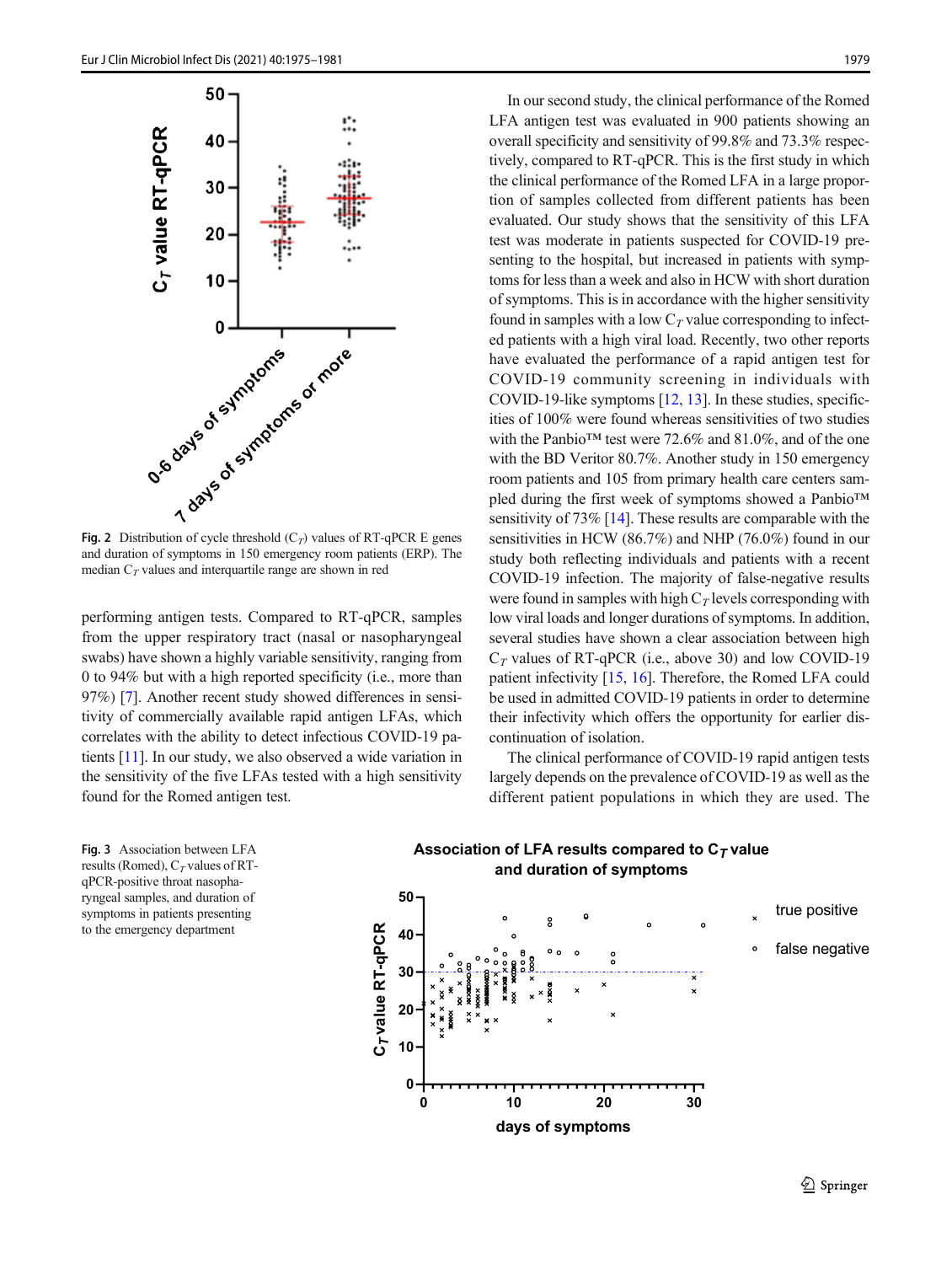<span id="page-5-0"></span>negative predictive value increases when the prevalence decreases. In settings where the pre-test probability of having COVID-19 is low and symptom duration is short, a negative LFA antigen result could exclude that person from the need of further testing, whereas positive LFA antigen results need to be confirmed by RT-qPCR because the PPV is only moderate when the prevalence is low and it may result in substantial false-positives. According to our findings, this is especially the case for HCW in a low prevalence setting (Table [2](#page-3-0)). Based on our results, the application of Romed LFAs in HCW with short duration of symptoms can reliably identify COVID-19-positive contagious individuals. In contrast, in ERP with a high pre-test probability of having COVID-19, more false-negative results were observed which makes the use of these LFAs in this setting less suitable. Finally, in addition to RT-qPCR testing, Romed LFAs could be used for frequent and repeat screening of nursing home residents in outbreak situations for rapid identification and isolation of COVID-19 patients in order to prevent further transmission at an early stage.

Our study has several limitations. First, all LFAs were performed on VTM and not on the originally collected throat nasopharyngeal swabs in order not to affect the routine COVID-19 diagnostics by RT-qPCR and to be able to compare 5 different LFAs head-to-head. This could theoretically have influenced test characteristics; however, the results of our study are in line with the results of other studies published  $[12–14]$  $[12–14]$  $[12–14]$ . Second, due to the late availability of two of the five LFAs tested, positive samples were frozen and used after thawing which also is not according to the manufacturers' instructions. Therefore, the Romed LFA was included in both the first and the second LFAs antigen comparison. Importantly, we did not observe a decrease in sensitivity when tested after freezing and thawing. Third, samples used in the second study were partially selected (i.e., in favor of RT-qPCR-positive samples) in order to obtain a high number of positive samples to allow adequate assessments of sensitivity characteristics in the different patient groups.

In our study, the Romed LFAs have a high sensitivity and specificity in throat nasopharyngeal samples with high viral loads which make them most suitable for rapid identification and isolation of COVID-19-infected and contagious HCW and patients. The worldwide spread of SARS-CoV-2 has resulted in a large number of COVID-19 patients. In order to reduce or prevent further spread in health care facilities and in the community, quick and accurate identification of COVID-19 patients followed by quarantine measures is essential. Therefore, in addition to RT-qPCR, COVID-19 rapid antigen tests, which are simple, rapid, inexpensive, and appropriate for wide-scale use, offer the opportunity to help with this containment strategy.

Acknowledgements We would like to thank our laboratory technicians and team managers for their assistance in performing the molecular tests and LFAs.

Author contribution Johannes Koeleman and David Ong contributed to the study conception and design. Material preparation, data collection, and analysis were performed by all authors. The first draft of the manuscript was written by Johannes Koeleman and all authors commented on previous versions of the manuscript. All authors read and approved the final manuscript.

## **Declarations**

Conflict of interest The authors declare no competing interests.

Open Access This article is licensed under a Creative Commons Attribution 4.0 International License, which permits use, sharing, adaptation, distribution and reproduction in any medium or format, as long as you give appropriate credit to the original author(s) and the source, provide a link to the Creative Commons licence, and indicate if changes were made. The images or other third party material in this article are included in the article's Creative Commons licence, unless indicated otherwise in a credit line to the material. If material is not included in the article's Creative Commons licence and your intended use is not permitted by statutory regulation or exceeds the permitted use, you will need to obtain permission directly from the copyright holder. To view a copy of this licence, visit <http://creativecommons.org/licenses/by/4.0/>.

# References

- 1. Corman VM, Landt O, Kaiser M, Molenkamp R, Meijer A, Chu DKW, Bleicker T, Brünink S, Schneider J, Schmidt ML, Mulders DGJC, Haagmans BL, van der Veer B, van den Brink S, Wijsman L, Goderski G, Romette JL, Ellis J, Zambon M, Peiris M, Goossens H, Reusken C, Koopmans MPG, Drosten C (2020) Detection of 2019 novel coronavirus (2019-nCoV) by real-time RT-PCR. Euro Surveill 2020:25(3). [https://doi.org/10.2807/1560-7917.ES.2020.](https://doi.org/10.2807/1560-7917.ES.2020.25.3.2000045) [25.3.2000045](https://doi.org/10.2807/1560-7917.ES.2020.25.3.2000045)
- 2. Krüttgen A, Cornelissen CG, Dreher M, Hornef MW, Imöhl M, Kleines M (2021) Comparison of the SARS-CoV-2 Rapid antigen test to the real star Sars-CoV-2 RT PCR kit. J Virol Methods 288: 114024. <https://doi.org/10.1016/j.jviromet.2020.114024>
- 3. Thommes L, Burkert FR, Öttl KW, Goldin D, Loacker L, Lanser L, Griesmacher A, Theurl I, Weiss G, Bellmann-Weiler R (2021) Comparative evaluation of four SARS-CoV-2 antigen tests in hospitalized patients. Int J Infect Dis 105:144–146. [https://doi.org/10.](https://doi.org/10.1016/j.ijid.2021.02.052) [1016/j.ijid.2021.02.052](https://doi.org/10.1016/j.ijid.2021.02.052)
- 4. Albert E, Torres I, Bueno F, Huntley D, Molla E, Fernandez-Fuentes MA, Martínez M, Poujois S, Forque L, Valdivia A, de la Asuncion CS, Ferrer J, Colomina J, Navarro D (2021) Field evaluation of a rapid antigen test (Panbio™ COVID-19 Ag Rapid Test Device) for COVID-19 diagnosis in primary healthcare centres. Clin Microbiol Infect 27:472.e7–472.e10. [https://doi.org/10.1016/](https://doi.org/10.1016/j.cmi.2020.11.004) [j.cmi.2020.11.004](https://doi.org/10.1016/j.cmi.2020.11.004)
- 5. Merino P, Guinea J, Munoz-Gallego I, Gonalez-Donapetry P, Galan JC, Antona N, Cilla G, Hernaez-Crespo S, Díaz-de Tuesta JL, Gual-de Torrella A, Gonzalez-Romo F, Escribano P, Sanchez-Castellano MA, Sota-Busselo M, Delgado-Iribarren A, García J, Canton R, Munoz P, Dolores Folgueira M, Cuenca-Estrella M, Oteo-Iglesias J (2021) Multicenter evaluation of the Panbio™ COVID-19 rapid antigendetection test for the diagnosis of SARS-